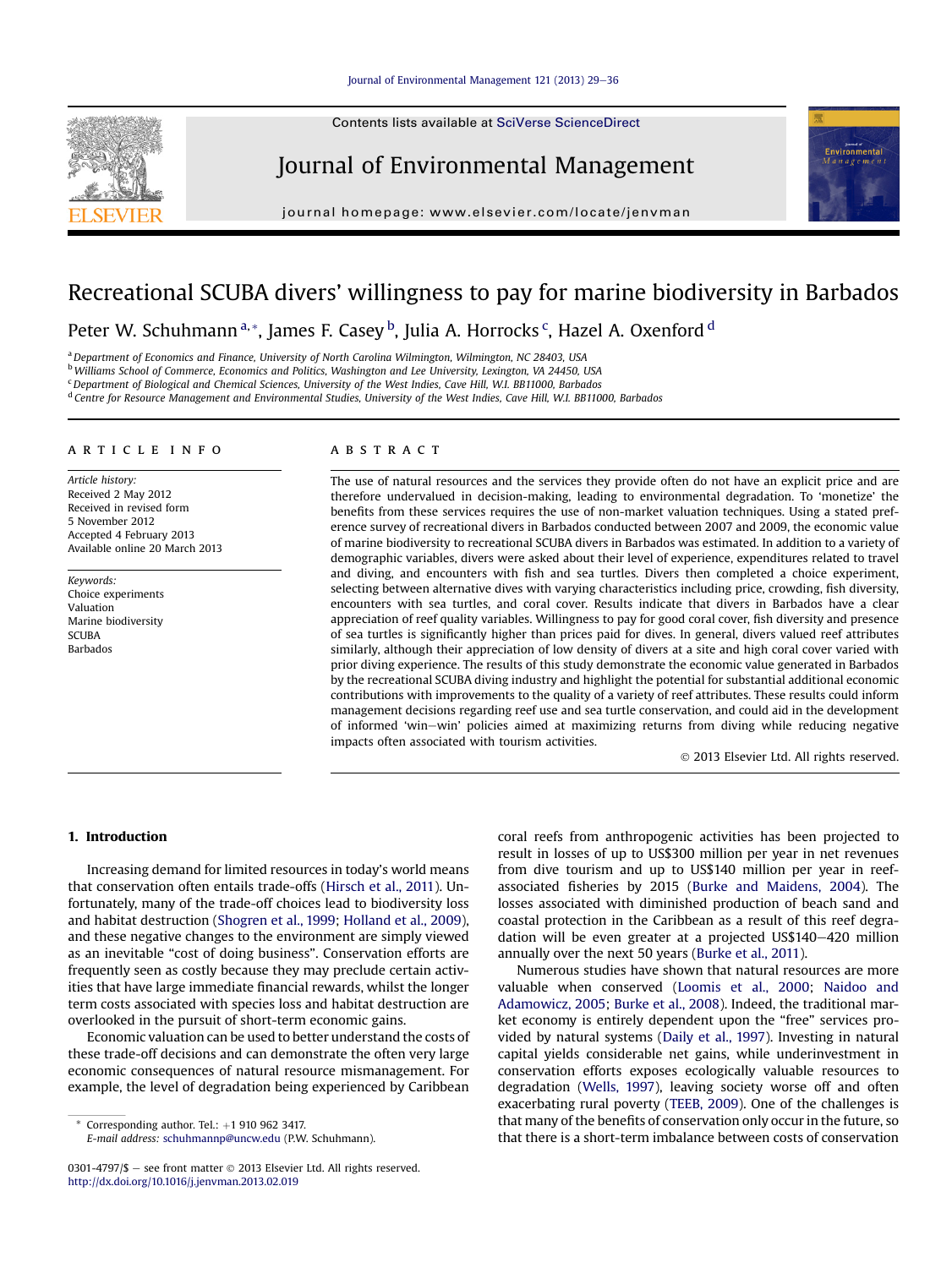and the immediate gains from activities that deplete and/or degrade the environment [\(Daily et al., 1997\)](#page-6-0). A potential solution is to increase contemporaneous net gains from conservation through promoting uses that enhance human well-being in the near term and are compatible with long term conservation objectives, for example via conservation or ecotourism subsidies or direct payment for ecosystem services ([Wunder, 2007;](#page-7-0) see [Abson and](#page-6-0) [Termansen, 2011](#page-6-0) for a review). Again, in order to do this, policymakers need information about the benefits associated with compatible uses and the value of conserving biodiversity. Another challenge is that the uses of natural resources and the services they provide do not have an explicit price, such as the enjoyment derived from diving on a coral reef rich in biodiversity, or the coastal protection that is provided by a healthy reef. To 'monetize' these uses and services requires the use of non-market valuation (NMV) techniques. Despite the depth and breadth of the associated literature on NMV, it has not been applied to the majority of natural assets and the literature often provides inadequate support for policy formation ([Pendleton et al., 2007\)](#page-7-0).

Against this background, an adequate understanding of the economic value of environmental goods and services can play an essential role in the policy process. The protection of biological resources maintains essential ecosystem services that, while not explicitly represented in GDP ([de Groot et al., 2002](#page-6-0)), serve to attract foreign exchange to developing nations via tourism (e.g. [Troëng and](#page-7-0) [Drews, 2004\)](#page-7-0), and significantly contribute to human health and quality of life [\(McField and Kramer, 2007](#page-6-0)). This is extremely pertinent to the insular Caribbean region where tourism is the mainstay of most Caribbean island economies and is itself dependent upon a healthy marine environment [\(Burke and Maidens,](#page-6-0) [2004](#page-6-0); [Agard et al., 2007](#page-6-0)).

The Caribbean island of Barbados is no exception, with tourism being the major foreign exchange earner, directly responsible for around 15% of GDP in recent years, and generating considerably more via the construction and service sectors (UN [ECLAC, 2010](#page-6-0)). With 97 km of coastline and 92  $km^2$  of accessible shallow reef associated habitat, Barbados relies heavily on healthy reefs. They provide habitat for numerous species including endangered green and hawksbill sea turtles ([Horrocks, 2000\)](#page-6-0). They support nearshore fisheries ([Oxenford et al., 2008a](#page-7-0); [Schuhmann et al., 2011;](#page-7-0) [Maraj et al.,](#page-6-0) [2011\)](#page-6-0) and watersports tourism such as reef viewing and turtle watching via SCUBA diving, snorkeling, glass-bottom boat and recreational submarine ([Uyarra et al., 2005\)](#page-7-0). Healthy reefs produce and protect the white sand beaches onwhich Barbados'tourism depends for aesthetics and recreation ([Oxenford et al., 2008b, 2010](#page-7-0)) and on which the local population of endangered hawksbill sea turtles depends for nesting ([Beggs et al., 2007](#page-6-0)). They also protect the coastlines on which the high density tourism infrastructure is built ([National](#page-7-0) [Commission on Sustainable Development, 2004](#page-7-0)). Despite the critical importance of reefs to Barbados, there has been no attempt to determine their economic value through NMV techniques, leaving coastal managers and policy makers with a knowledge gap and lack of empirical justification to support reef conservation efforts. Likewise, there is only informal recognition of the value of sea turtles, as reflected in the numerous ways inwhich they are used in advertising and promoting Barbados as a holiday destination. Acute threats to reef habitats (e.g. over fishing, poor water quality, sea surfacing warming) and turtle nesting beaches (e.g. coastal construction, beach erosion, beach lighting) around Barbados are growing and in some cases being exacerbated by remediation measures taken to address other problems, such as beach armoring to counteract eroding beaches and protect coastal properties, and alteration of natural drainage to relieve coastal flooding.

We use the NMV technique of choice modeling to explore SCUBA divers' willingness to pay for different attributes of dive

quality including live coral cover, fish species diversity and encounters with sea turtles, and thereby begin to address the knowledge gap in the real economic value of reefs and their associated biodiversity. We explore preference heterogeneity by estimating conditional logit (CL), mixed logit (ML) and latent class (LC) specifications for diver utility. Our analysis may be useful to other researchers exploring the empirical determination of preference heterogeneity in choice modeling applications. Moreover, the value estimates derived here can support decision-making by organizations involved in the use and management of natural systems in Barbados. Given the lack of value estimates associated with reef quality and biodiversity for most Caribbean nations, the results of this work may also serve as a valuable foundation for benefits transfer applications at other sites.

## 2. Methods

#### 2.1. Survey instrument

Data were collected using a survey of 165 recreational SCUBA divers in Barbados between July 2007 and April 2009. Divers were intercepted at dive shops on the west and south coasts of the island and asked to participate in the study.<sup>1</sup> Approximately 95 percent of divers were interviewed after returning from a dive trip.<sup>2</sup> The survey instrument was pre-tested on a sub-sample of divers and edited accordingly before being used in the main data collection exercise. Respondents completed a 5-page survey instrument that solicited a range of information regarding demographics, expenditures, dive experience and perceptions of coastal and marine quality encountered during their dive. The survey also incorporated a choice experiment.

# 2.2. Choice experiment (CE)

We used a choice model design with five attributes (one of which was price), each with four levels of condition, to ensure that the choices were cognitively manageable, whilst still permitting the estimation of non-linear main effects for each of the attributes ([Kuhfeld, 2006\)](#page-6-0).

Attributes that SCUBA divers consider to be important were ascertained a priori through a short interview survey of approximately 50 divers at two dive shops in Barbados, in which they were presented with a list of 30 dive trip attributes and asked to rate (on a scale of  $1-5$ ) the importance of each in influencing dive trip choice. The divers were also asked to indicate which single attribute was the most important in influencing their trip decisions. Variables of particular relevance to divers and to local environmental policy took precedence in our choice of attributes. Hence, coral cover, fish diversity, turtle sightings, the number of other divers at the site and price were selected as attributes to be included in the choice experiment. Water clarity, while also obviously important to divers, was not included because on the bank reefs, where much of the diving is concentrated, water

 $1$  To obtain a representative sample, the distribution of surveys was aligned with the distribution of divers across days of the week, weeks of the year, and across dive shops, as ascertained from key informant dive shop operators and field observation prior to the survey. To enhance the likelihood of preference variation across respondents, interviews were conducted with only one individual per traveling party.

 $2$  Of the 9 divers who were interviewed prior to a dive, six reported having completed their most recent dive trip in Barbados. We find no statistically significant differences between the two subsamples for ratings of dive quality with the exception of rating of supervision. Those that completed the survey immediately upon returning from a dive had a significantly higher ratings of supervision  $(p$ -value  $= 0.048$ ).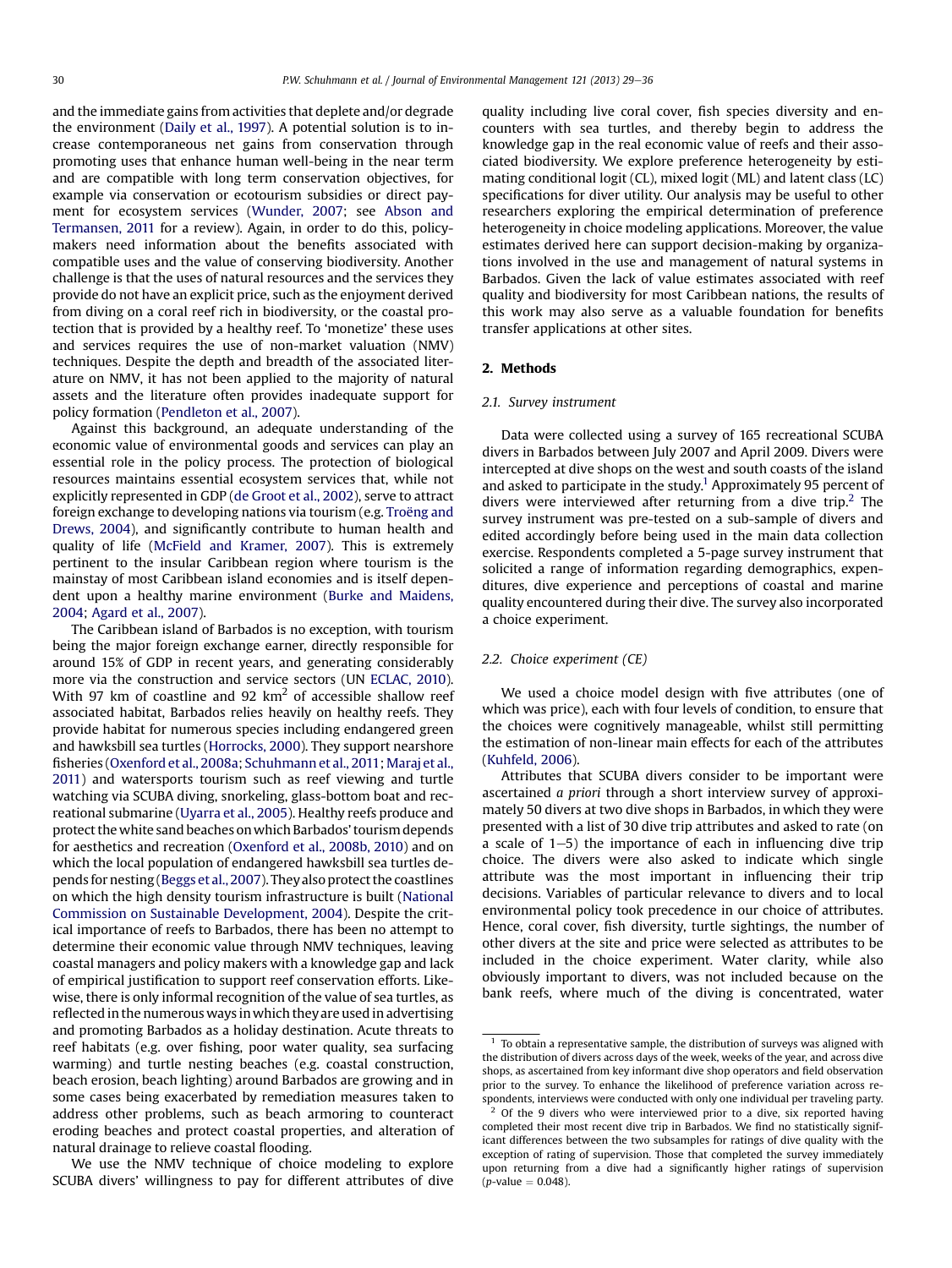<span id="page-2-0"></span>clarity is strongly influenced by oceanographic conditions rather than by factors subject to policy control. $\frac{3}{2}$ 

Realistic levels for the chosen attributes were selected based on interviews with 10 dive shop owners and managers for price and diver crowding; on reef survey data for coral cover and fish diversity (UWI Offi[ce of Research, 2008\)](#page-7-0); and on turtle sightings data for encounters with turtles (B. Krueger, Barbados Sea Turtle Project, unpublished data). These were also confirmed by asking divers, prior to the choice experiment, to describe their most recent dive in Barbados by ticking a box corresponding to presented ranges for each attribute. For example, divers could select \$50- $$100, $101 - $150, $151 - $200, or more than $200 for the price$ paid for their most recent 2-tank dive.

The coral cover attribute levels were presented to divers as four photographs of reefs where coral cover had been measured in situ. This was done to ensure that divers could appreciate the qualitative difference between levels of coral cover. Attributes and levels used in the choice experiment are shown in Table 1.

Different levels of each attribute were variously combined to create  $5<sup>4</sup>$  alternative versions of a dive trip and then presented to divers in pairs as alternative choices. A total of 96 trip pairs were selected from the full factorial design using the '%choiceff' and '% mktblock' macros in SAS [\(Kuhfeld, 2002](#page-6-0)) and blocked into 16 sets of six paired choices, with a "neither option" alternative included for each choice to simulate market behavior. Each diver was then given one of the 16 sets of six paired choices. With each paired choice (e.g. Table 2) the diver was instructed to choose one option based on the attributes presented, assuming all other factors were equal.

## 3. Model specification

Attribute utility values were estimated using variations of multinomial logit (MNL) regression analysis of the choice data with the discrete choices as the dependent variable and levels of the attributes as the independent variables. Coefficient estimates were used to reveal the relative importance of attributes and their levels, and to reflect respondents' willingness to trade one attribute level for another. The willingness to substitute for other attribute levels and price was used as a measure of value or willingness-to-pay for the chosen attribute levels. We used the following relationships, based on [McFadden \(1973\)](#page-6-0) and [Ben-Akiva](#page-6-0) [and Lerman \(1985\):](#page-6-0)

$$
U_{ij} = V_{ij} + \varepsilon_{ij} \tag{1}
$$

where the utility  $(U)$  derived by an individual  $(i)$  from a particular alternative (j) comprises a deterministic value component  $(V_{ii})$  and a random component ( $\varepsilon_{ii}$ ).

$$
U_{ij} > U_{ik} \tag{2}
$$

when an individual chooses alternative  $(j)$  over another alternative  $(k)$ , this implies that the utility from the former outweighs that from the latter.

$$
P\{ij\} = P\{V_{ij} + \varepsilon_{ij} > V_{ik} + \varepsilon_{ik}\}\tag{3}
$$

the probability  $(P)$  of choosing alternative  $(i)$ , since the utilities include a stochastic component.

#### Table 1

Table 2

Dive trip attributes and levels used in the choice experiment with SCUBA divers.

| Attribute                          | Levels                        |
|------------------------------------|-------------------------------|
| Price (\$US/2-tank dive)           | \$50, \$100, \$150, \$200     |
| Fish diversity (number of species) | Up to 5, 15, 25, more than 25 |
| Coral cover (percent of benthos)   | 5%, 15%, 25%, 35%             |
| Number of other divers at site     | 15, 10, 5, 0                  |
| Sea turtles encountered            | 0, 1, 2, 3 or more            |

$$
P\{ij\} = \exp(V_{ij}) / \sum \exp(V_{ik})
$$
\n(4)

the probability of choosing alternative  $(i)$  assuming the stochastic elements of the choice alternative utilities follow a Gumbel distribution, is estimated using the standard multinomial logit (MNL) model.

$$
V_{ij} + \varepsilon_{ij} = \beta' X_{ij} + \varepsilon_{ij} \tag{5}
$$

where the elements of  $V_{ij}$  include levels of the attributes of the alternative, including price  $P_i$ , and

$$
WTP = -\beta_A/\beta_P \tag{6}
$$

willingness-to-pay (WTP) obtained from  $\beta_A$ , the estimated coefficient on a particular attribute level, and  $\beta_{\rm P}$ , the coefficient on price, with price being treated as a continuous variable.

By specifying a baseline level for each attribute, the MNL regression facilitated the estimation of unique coefficients for the remaining levels. In this study we set the baseline levels at the worst case scenario of: 5 fish species, 5% coral cover, 15 other divers, and no turtles.

We estimated utility values using conditional logit (CL), mixed logit (ML) and latent class (LC) specifications of the model. Conditional logit treats the coefficients for each level as fixed parameters. Preference heterogeneity can be explored by interacting attributes with demographic characteristics or by using ML or LC specifications. The mixed logit treats the coefficients as random parameters and therefore allows preferences for attribute levels to be heterogenous across the diver sample, providing estimates of both the mean and variance of preferences in the population ([Train, 1999;](#page-7-0) [Greene and Hensher, 2003](#page-6-0)). Mixed logit estimation requires that a distribution be selected for the random parameters, and uses simulated maximum likelihood to approximate the probabilities in equation (4) based on that distribution (see [Hensher and Greene,](#page-6-0) [2003\)](#page-6-0). In this study, all parameters except price were specified to be normally distributed using 1000 draws from a Halton quasirandom sequence for the simulation ([SAS Institute, 2008;](#page-7-0) [Train,](#page-7-0) [1999\)](#page-7-0).

The latent class specification allows for examination of preference heterogeneity by assigning individuals to a finite number of underlying preference groups and estimating the components of

Example of a single paired choice (one of six) given to SCUBA divers as part of the choice experiment.

| Attribute               | Option A        | Option B           | Neither          |
|-------------------------|-----------------|--------------------|------------------|
| Price (2 tank dive)     | US \$150.00     | <b>US \$100.00</b> | I would not      |
| Fish diversity          | Up to 25 fish   | More than 25       | choose either    |
|                         | species         | fish species       | of these options |
| Coral cover             | Coral Photo A   | Coral Photo C      |                  |
| Other divers at site    | No other divers | 5 other divers     |                  |
| Turtles encountered     | 1 turtle        | No turtles         |                  |
| I prefer(check one box) | $\Box$ Option A | $\Box$ Option B    | $\Box$ Neither   |

 $3$  For example, Barbados experiences both clear blue oceanic water masses and turbid green water masses influenced by South American rivers, depending on the relative strengths of the North and South Equatorial Currents ([Helleweger and](#page-6-0) [Gordon, 2002](#page-6-0); [Sponaugle and Pinkard, 2003](#page-7-0)).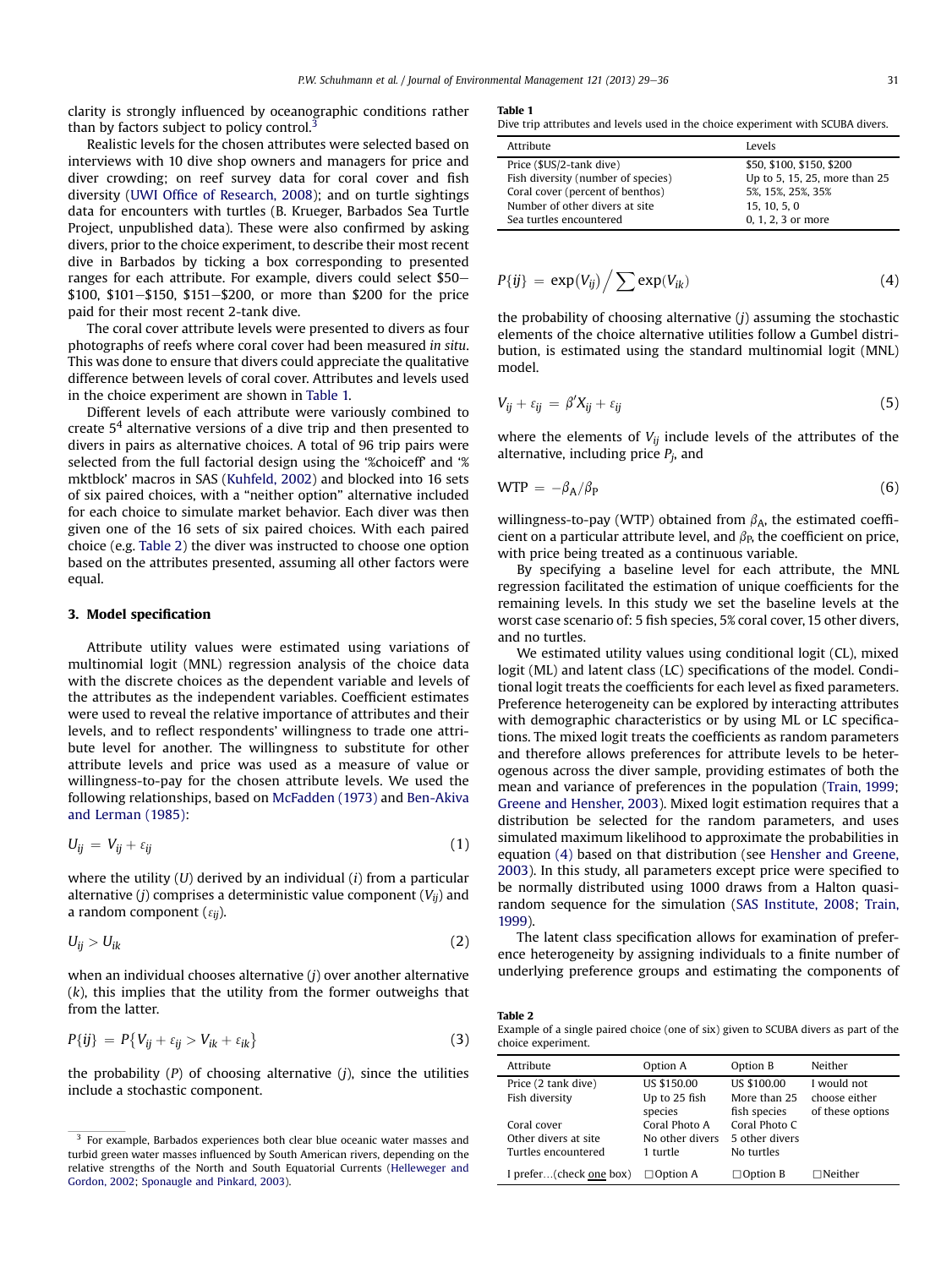#### <span id="page-3-0"></span>Table 3

Descriptive statistics of responses given by surveyed recreational SCUBA divers in Barbados.  $n =$  respondent sample size for each question.

| Variable                                                              | $\boldsymbol{n}$ | Mean  | <b>SD</b> | Min      | Max  |
|-----------------------------------------------------------------------|------------------|-------|-----------|----------|------|
| First visit to Barbados $(=1$ if first<br>visit, $=0$ otherwise)      | 160              | 0.56  | 0.50      | $\Omega$ | 1    |
| Number of previous trips to<br><b>Barbados</b>                        | 141              | 2.87  | 6.93      | $\Omega$ | 50   |
| First visit to the Caribbean $(=1$ if<br>first visit, $=0$ otherwise) | 159              | 0.16  | 0.37      | $\Omega$ | 1    |
| Number of previous trips to the<br>Caribbean                          | 148              | 6.55  | 11.46     | $\Omega$ | 100  |
| Age (years)                                                           | 161              | 38.65 | 12.83     | 19       | 65   |
| Male $(=1$ if male, $=0$ if female)                                   | 160              | 0.68  | 0.47      | $\Omega$ | 1    |
| Married $(=1$ if married, $=0$<br>otherwise)                          | 161              | 0.52  | 0.50      | $\Omega$ | 1    |
| Education level <sup>a</sup>                                          | 161              | 4.01  | 0.88      | 1        | 5    |
| Number of adults in travel party                                      | 155              | 2.99  | 3.03      | $\Omega$ | 19   |
| Hours traveled to Barbados                                            | 139              | 13.62 | 13.60     | $\Omega$ | 96   |
| Years of diving experience                                            | 161              | 6.92  | 7.36      | $\Omega$ | 38   |
| Diver certification level <sup>b</sup>                                | 162              | 1.72  | 1.10      | $\Omega$ | 5    |
| Number of lifetime logged dives                                       | 158              | 88.77 | 209.81    | $\Omega$ | 2000 |
| Number of lifetime logged dives<br>in the Caribbean                   | 161              | 40.11 | 127.74    | 0        | 1500 |
| Own SCUBA gear $(=1$ if own<br>gear, $=0$ if no)                      | 163              | 0.42  | 0.49      | $\Omega$ | 1    |
| Travel for sole purpose of diving<br>$(=1$ if yes, $=0$ if no)        | 164              | 0.47  | 0.50      | $\Omega$ | 1    |
| UK resident $(=1$ if from<br>UK, $=0$ otherwise)                      | 165              | 0.45  | 0.50      | $\Omega$ | 1    |
| US resident $(=1$ if from<br>$US = 0$ otherwise)                      | 165              | 0.32  | 0.47      | $\Omega$ | 1    |
| Canada resident $(=1$ if from<br>Canada, $=0$ otherwise)              | 165              | 0.13  | 0.34      | $\Omega$ | 1    |
| Caribbean resident $(=1$ if from<br>Caribbean, $=0$ otherwise)        | 165              | 0.02  | 0.13      | $\Omega$ | 1    |

<sup>a</sup> Education levels coded as  $1 =$  Primary,  $2 =$  Secondary,  $3 =$  High school,<br>4 = College/University,  $5 =$  Masters or higher.<br>b SCUPA extinction layele scaled as: 0. Note  $3 =$  Ossessments  $2 = 3$ .

 $SCUBA$  certification levels coded as:  $0 =$  None,  $1 =$  Open water, 2  $=$  Advanced open water,  $3 =$  Master diver,  $4 =$  Rescue diver, and  $5 =$  Dive master or higher.

utility separately for each group [\(Greene and Hensher, 2003](#page-6-0); [Beharry-Borg and Scarpa, 2010\)](#page-6-0). Group membership is probabilistic rather than observed, and may be based on individual characteristics ([Provencher and Bishop, 2004\)](#page-7-0). Maximum likelihood estimation of the LC specification necessitates the designation of a finite number of classes, yet because the latent heterogeneity and the associated group membership are unknown to the analyst, respondents must be sorted into groups by "testing down" from a hypothesized number of groups on the basis of statistical information criteria such as the Bayesian Information Criterion (BIC) ([Greene and Hensher, 2003;](#page-6-0) [Milon and Scrogin, 2006\)](#page-7-0).<sup>4</sup> [Greene and](#page-6-0) [Hensher \(2003\)](#page-6-0) suggest that the ML and LC specifications deliver marked statistical improvement over the standard CL, but it may not be possible to unambiguously select one approach as preferable to the other. Indeed, as noted in [Shen and Saijo \(2009\),](#page-7-0) the ML specification can be regarded as a special case of the LC model, where each individual is in their own class.

## 4. Results

# 4.1. Pretest

Average attribute rankings across all respondents were highest for the amount of living coral on reefs and viewing a diversity of

#### Table 4

Descriptive statistics of diver satisfaction and actual quality responses and characteristics of their most recent dive given by surveyed recreational SCUBA divers in Barbados.  $n =$  respondent sample size for each question.

|                                                                                   | n   | Mean   | <b>SD</b> | Min      | Max            |
|-----------------------------------------------------------------------------------|-----|--------|-----------|----------|----------------|
| Satisfaction variables                                                            |     |        |           |          |                |
| Visibility rating <sup>a</sup>                                                    | 162 | 3.91   | 0.87      | 1        | 5              |
| Coral cover rating <sup>a</sup>                                                   | 162 | 3.90   | 0.96      | 1        | 5              |
| Viewing a variety of fish and sea life<br>rating <sup>a</sup>                     | 162 | 3.86   | 0.93      | 1        | 5              |
| Viewing of large numbers of fish rating <sup>a</sup>                              | 162 | 3.69   | 1.09      | 1        | 5              |
| Viewing of large fish rating <sup>a</sup>                                         | 160 | 2.80   | 1.13      | 1        | 5              |
| Underwater supervision provided by<br>operator/dive master rating <sup>a</sup>    | 155 | 4.57   | 0.76      | 1        | 5              |
| Level of crowding or congestion<br>at the dive _undersite rating <sup>a</sup>     | 159 | 4.51   | 0.76      | 1        | 5              |
| Overall satisfaction with the dive rating <sup>a</sup>                            | 160 | 4.29   | 0.76      | 1        | 5              |
| Barbados diving rated as best<br>$(=1$ if best, $=0$ otherwise)                   | 165 | 0.07   | 0.25      | $\Omega$ | 1              |
| Barbados diving rated better than most<br>places $(=1$ if better, $=0$ otherwise) | 165 | 0.42   | 0.50      | $\Omega$ | 1              |
| Barbados diving rated same as most<br>places $(=1$ if same, $=0$ otherwise)       | 165 | 0.30   | 0.46      | $\Omega$ | 1              |
| Barbados diving rated worse than most<br>places $(=1$ if worse, $=0$ otherwise)   | 165 | 0.05   | 0.23      | $\Omega$ | 1              |
| Barbados diving rated the worst<br>$(=1$ if worst, $=0$ otherwise)                | 165 | 0.01   | 0.08      | $\Omega$ | 1              |
| Actual quality variables                                                          |     |        |           |          |                |
| Price paid (USD) <sup>b</sup>                                                     | 154 | 105.58 | 38.40     | 75       | 201            |
| Fish species encountered <sup>c</sup>                                             | 157 | 19.80  | 7.52      | 5        | 31             |
| Coral cover (%)                                                                   | 159 | 27.73  | 10.57     | 5        | 35             |
| Other divers at site                                                              | 159 | 4.12   | 3.85      | $\Omega$ | 13             |
| Turtles encountered <sup>d</sup>                                                  | 160 | 1.73   | 1.52      | $\Omega$ | 5 <sup>c</sup> |

 $a$  Rated on a scale of 1-5, with 1 meaning "not at all satisfied" and 5 meaning "very satisfied".

"More than  $$200"$  coded as  $$201$ .

 $c$  "More than 30 species" coded as 31.

<sup>d</sup> "More than 4 turtles" coded as 5.

marine life. These two attributes were also listed most often as the most important attribute influencing dive trip decisions. Clear water, underwater supervision, viewing a large number of fish and lack of crowding at the dive site also received high ratings in terms of importance to divers.

#### 4.2. Diver characteristics and levels of satisfaction

The full survey was administered to a total of 165 recreational divers with the majority responding to all questions and partaking in the choice experiment. Most respondents were vacation travelers from the UK (46%) or the US (32%). The average age of respondents was 38 years, and more than three quarters were male. Approximately half of the survey respondents were married. The sample was generally affluent and highly educated, with an average of 7 years of diving experience. Most (81%) had been to the Caribbean previously and nearly half had been to Barbados prior to the current trip. Descriptive statistics for the sample are shown in Table 3.

An investigation of diver satisfaction with various dive characteristics indicated a high degree of satisfaction with most attributes. Highest average satisfaction scores were given for the level of supervision (4.57) and lack of crowding at the dive site (4.51). Water clarity or 'visibility' (3.91), coral cover (3.90), viewing a variety of fish species (3.86) and viewing a lot of fish (3.69) earned favorable ratings; while viewing large fish (2.80) received the lowest rating of all quality variables measured. Many divers in the sample rated the quality of diving in Barbados as better than most places they had been diving (42%) or of equal quality (30%).

Responses were coded using the midpoint of the respective range (e.g. if a respondent indicated that they paid between \$50

<sup>&</sup>lt;sup>4</sup> BIC =  $-LL + (K \log(N)/N)$  where K is the number of parameters in the model and N is the number of observations. Smaller values are preferred ([Greene and](#page-6-0) [Hensher, 2003\)](#page-6-0).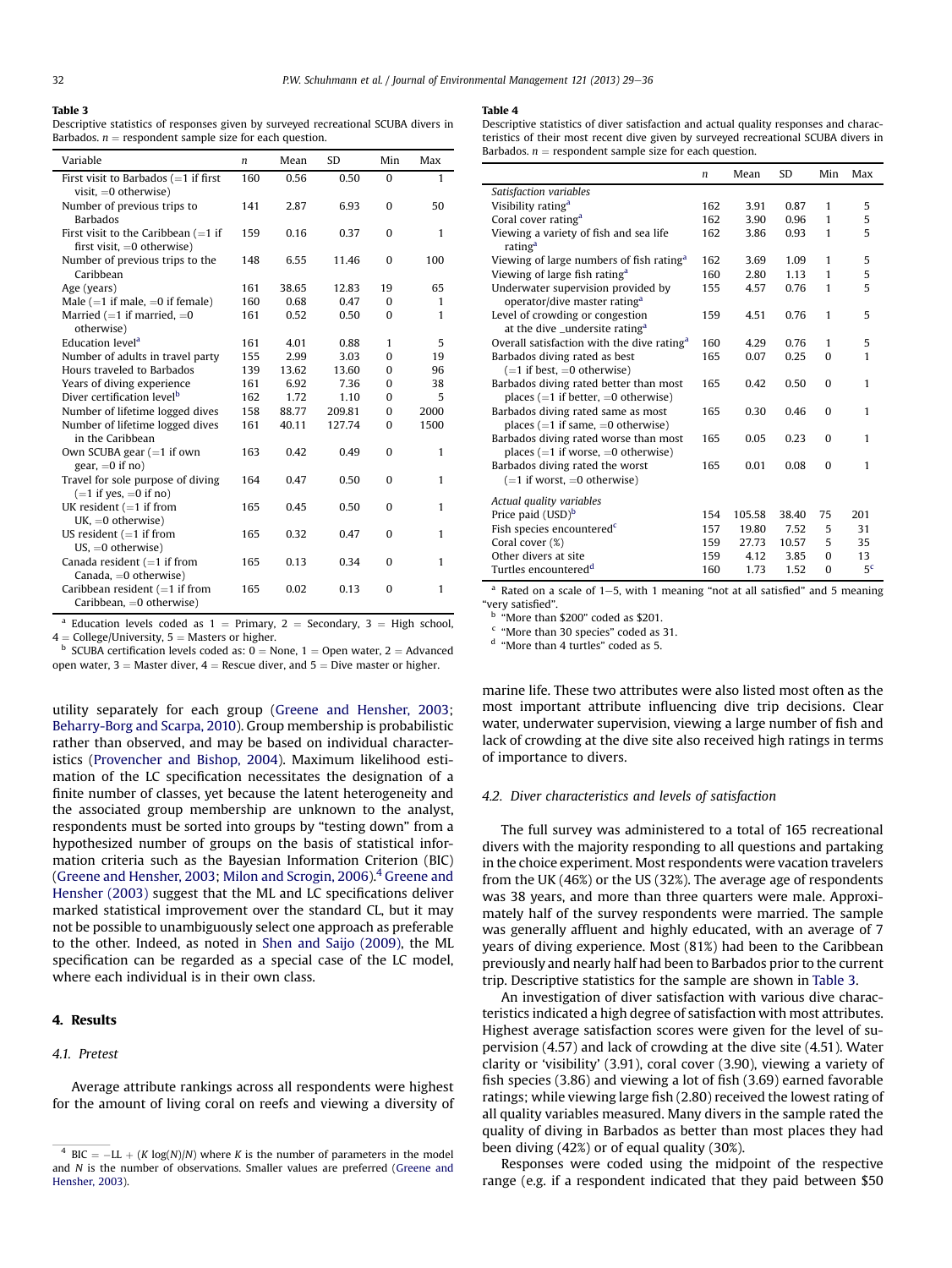### <span id="page-4-0"></span>Table 5

Summary of results for the choice experiment applied to recreational SCUBA divers in Barbados, using fixed (conditional logit), random (mixed logit) and latent class parameter models.

|                                                                                                                                                              |              |                                                            | Conditional logit                                                                                      | Mixed logit                                                               |                                                                              | Latent class logit                                                   | Latent class logit                                             |
|--------------------------------------------------------------------------------------------------------------------------------------------------------------|--------------|------------------------------------------------------------|--------------------------------------------------------------------------------------------------------|---------------------------------------------------------------------------|------------------------------------------------------------------------------|----------------------------------------------------------------------|----------------------------------------------------------------|
|                                                                                                                                                              |              |                                                            |                                                                                                        |                                                                           |                                                                              | Class 1                                                              | Class 2                                                        |
| Price                                                                                                                                                        | Mean         | $-0.0079***$                                               | $-0.0083***$                                                                                           | $-0.010***$                                                               | $-0.0123***$                                                                 | $-0.005***$                                                          | $-0.017***$                                                    |
| 15% coral cover                                                                                                                                              | Mean<br>SD   | $0.421***$<br>$\overline{\phantom{0}}$                     | $0.476***$<br>$\overline{\phantom{0}}$                                                                 | $0.544***$<br>0.042                                                       | $0.703**$<br>0.098                                                           | $0.437**$<br>$\qquad \qquad -$                                       | 0.170<br>$\overline{\phantom{0}}$                              |
| 25% coral cover                                                                                                                                              | Mean<br>SD   | $0.754***$<br>$\overline{\phantom{0}}$                     | $0.811***$<br>$\overline{\phantom{0}}$                                                                 | $0.952***$<br>0.042                                                       | $1.158***$<br>0.098                                                          | $0.746***$<br>$\overline{\phantom{0}}$                               | $0.700***$                                                     |
| 35% coral cover                                                                                                                                              | Mean<br>SD   | $0.971***$                                                 | $1.131***$                                                                                             | $1.223***$<br>$1.412**$                                                   | $1.594***$<br>0.889                                                          | $1.138***$                                                           | $0.647***$                                                     |
| Up to 15 fish species                                                                                                                                        | Mean<br>SD   | $0.551***$<br>$\qquad \qquad -$                            | $0.608***$<br>$\overline{\phantom{0}}$                                                                 | $0.634***$<br>0.488                                                       | $0.780**$<br>1.249                                                           | $0.683***$<br>$\overline{\phantom{0}}$                               | 0.275<br>-                                                     |
| Up to 25 fish species                                                                                                                                        | Mean<br>SD   | $0.690***$<br>$\overline{\phantom{0}}$                     | $0.785***$                                                                                             | $0.838***$<br>0.003                                                       | $1.089***$<br>0.141                                                          | $0.668***$<br>$\overline{\phantom{0}}$                               | $0.976***$                                                     |
| $>25$ fish species                                                                                                                                           | Mean<br>SD   | $0.871***$<br>$\overline{\phantom{0}}$                     | $0.913***$<br>$\overline{\phantom{0}}$                                                                 | $1.013***$<br>0.064                                                       | $1.209***$<br>0.029                                                          | $0.932***$<br>$\overline{\phantom{0}}$                               | $0.848***$                                                     |
| 10 other divers                                                                                                                                              | Mean<br>SD   | $0.409***$                                                 | $0.430***$                                                                                             | $0.489***$<br>0.351                                                       | $0.565***$<br>0.587                                                          | $0.544***$                                                           | 0.170                                                          |
| 5 other divers                                                                                                                                               | Mean<br>SD   | $0.595***$<br>$\overline{\phantom{0}}$                     | $0.695***$<br>$\overline{\phantom{0}}$                                                                 | $0.749***$<br>0.351                                                       | $0.937***$<br>0.587                                                          | $0.619***$<br>$\overline{\phantom{0}}$                               | $0.709***$                                                     |
| 0 other divers                                                                                                                                               | Mean<br>SD   | $0.804***$<br>$\overline{\phantom{0}}$                     | $0.940***$                                                                                             | $1.009***$<br>1.196                                                       | $1.297***$<br>1.702                                                          | 0.984***<br>$\overline{\phantom{0}}$                                 | $0.602***$<br>$\overline{\phantom{0}}$                         |
| 1 turtle encountered                                                                                                                                         | Mean<br>SD   | $0.454***$                                                 | $0.486***$                                                                                             | $0.618***$<br>0.287                                                       | $0.658***$<br>1.049                                                          | $0.395**$<br>$\overline{\phantom{0}}$                                | $0.503**$<br>$\overline{\phantom{0}}$                          |
| 2 turtles encountered                                                                                                                                        | Mean<br>SD   | $0.614***$                                                 | $0.622***$                                                                                             | $0.775***$<br>0.030                                                       | $0.832***$<br>0.808                                                          | $0.728***$                                                           | 0.191                                                          |
| $3+$ turtles encountered                                                                                                                                     | Mean<br>SD   | $0.777***$<br>-                                            | $0.828***$                                                                                             | $1.006***$<br>0.542                                                       | $1.168***$<br>0.759                                                          | $0.738***$<br>-                                                      | $0.935***$<br>-                                                |
| Coral cover $\times$ logged dives<br>Divers $\times$ no certification<br>Trip A asc<br>Trip B asc<br>Class probability<br>Log likelihood<br>Pseudo r-squared | Mean<br>Mean | $\qquad \qquad -$<br>0.117<br>0.070<br>$-850.40$<br>0.1342 | $-0.00003***$<br>$0.107***$<br>$-0.055$<br>$-0.064$<br>$\overline{\phantom{0}}$<br>$-804.30$<br>0.1473 | $\overline{\phantom{0}}$<br>$-0.0521$<br>$-0.1185$<br>$-848.18$<br>0.2202 | $-0.00004**$<br>$0.1528***$<br>$-0.3160$<br>$-0.3121$<br>$-802.12$<br>0.2298 | -<br>$2.422***$<br>$2.297***$<br>$0.6321***$<br>$-780.339$<br>0.2825 | $\overline{\phantom{0}}$<br>-<br>0.069<br>0.087<br>$0.3679***$ |

Standard errors not reported to save space. \*, \*\*, and \*\*\* denote statistical significance at the 10%, 5%, and 1% level, respectively.

and \$100 for the dive, their response was coded as \$75) or the minimum possible value for an open-ended response (e.g. if a respondent indicated that they paid more than \$200, the response was coded as \$201). The distribution of actual attribute levels provided additional support for our selection of levels for the choice experiment. Average quality in Barbados lies near the center of our attribute ranges for price, number of species and turtles encountered and between the third and fourth highest levels for coral quality and for crowding at the dive site. Summary statistics for diver satisfaction and actual quality conditions are provided in [Table 4.](#page-3-0)

## 4.3. Choice experiment

The results of the choice experiment models are summarized in Table 5. All attribute coefficients are highly significant in the conditional and mixed logit models. Relative coefficient magnitudes for attribute levels show that higher quality and lower crowding are generally preferred, with apparent diminishing marginal utility between levels.

Statistical significance of the standard deviation for a parameter in the ML model indicates preference heterogeneity for the associated quality characteristic [\(SAS Institute, 2008\)](#page-7-0). Preferences for dive trip attributes and levels are largely homogenous across the sample (standard deviation not statistically significant), with the exception of the highest level of coral cover (Table 5). The standard deviation for the lowest level of diver crowding (no other divers at the site) was marginally significant.<sup>5</sup> Divers therefore appear to differ in their preference for the highest level of cover (or in their ability to distinguish between high levels of cover in the presented images) and in their preference for zero crowding.

To investigate sources of heterogeneity of preferences for the coral cover and diver crowding attributes in the ML model, continuous versions of the coral and crowding variables were interacted with respondent characteristics and dive experience variables. No variation in preferences for these attributes was found across demographic variables such as age, education, income, or country of origin. However, dive experience variables introduced significant variation when interacted with coral cover and diver crowding (Table 5). Specifically, divers who had logged more dives or owned their own gear were less likely to choose trips with the highest level of coral cover and divers who did not have any level of

 $5$  The *p*-value for the standard deviation of the lowest level of crowding was 0. 1775. While not significant at traditional levels, this parameter appears to differ relative to other parameters in the model.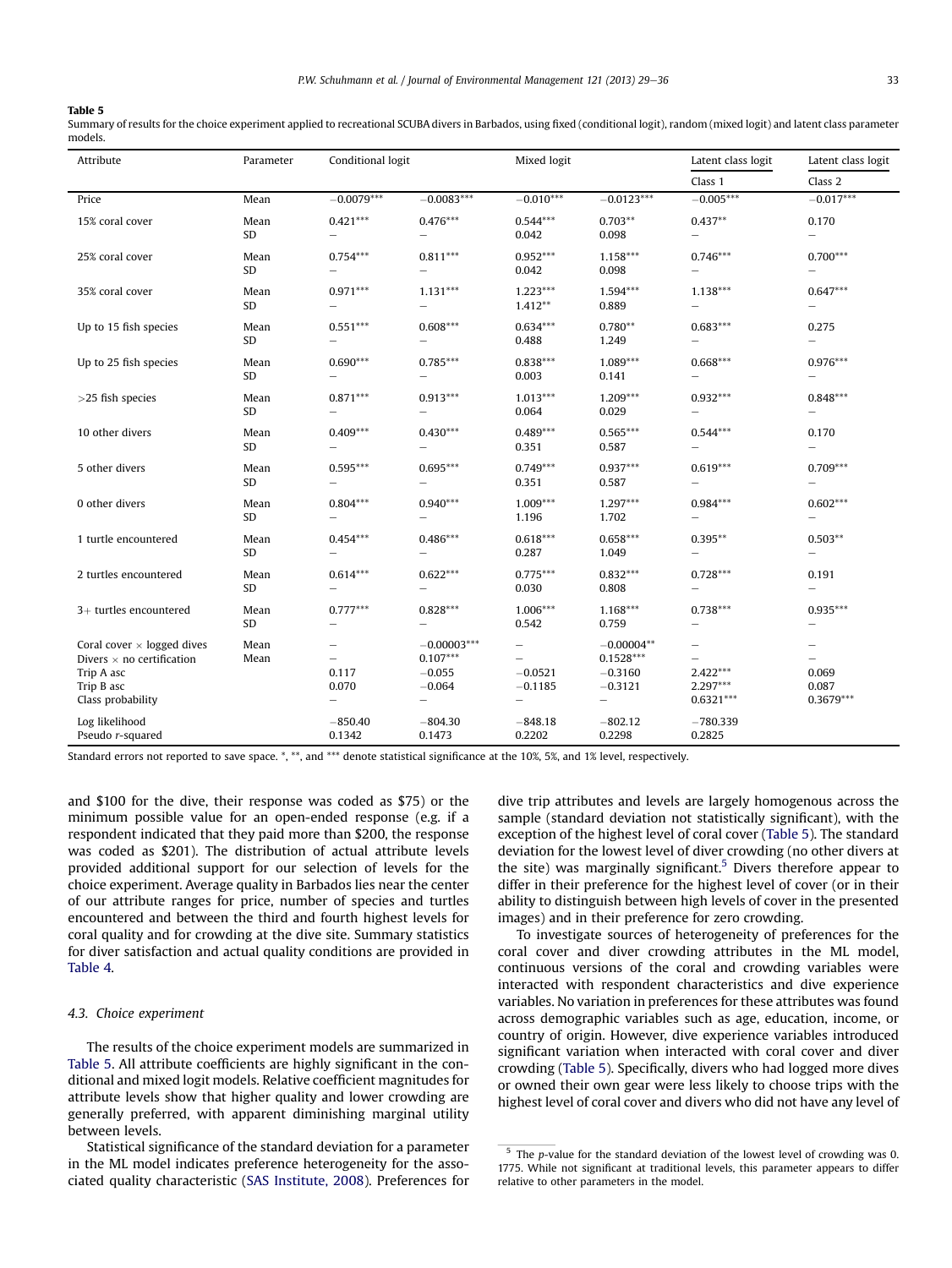#### Table 6

Recreational SCUBA divers' willingness to pay for quality improvements in dive characteristics relative to baseline attribute levels (US dollars). 95% confidence intervals estimated via the Delta method in parentheses. Results are based on a choice experiment applied to surveyed divers in Barbados.

| Attribute       |                          | Conditional logit      | Mixed logit<br>Latent class logit |                         |                          |
|-----------------|--------------------------|------------------------|-----------------------------------|-------------------------|--------------------------|
| Baseline level  | Variable level           |                        |                                   | Class 1                 | Class 2                  |
| 5% coral cover  | 15% coral cover          | 52.94 (18.58, 87.30)   | 54.53 (20.08, 88.99)              | 87.96 (8.76, 167.15)    | $10.21a$ (-12.75, 33.18) |
|                 | 25% coral cover          | 94.89 (57.96, 131.82)  | 95.53 (58.81, 132.24)             | 150.23 (56.13, 244.32)  | 42.01 (18.54, 65.48)     |
|                 | 35% coral cover          | 122.25 (82.74, 161.75) | 122.63 (80.26, 165.00)            | 229.14 (103.69, 354.59) | 38.86 (16.73, 60.98)     |
| 5 fish species  | Up to 15 fish species    | 69.40 (34.80, 104.01)  | 63.64 (25.47, 101.80)             | 137.47 (47.80, 227.13)  | $16.51a$ (-7.87, 40.90)  |
|                 | Up to 25 fish species    | 86.81 (49.93, 123.69)  | 84.10 (45.76, 122.43)             | 134.42 (42.22, 226.62)  | 58.63 (36.55, 80.70)     |
|                 | $>$ 25 fish species      | 109.65 (71.78, 147.53) | 101.58 (62.46, 140.70)            | 187.75 (81.76, 293.75)  | 50.89 (28.76, 73.03)     |
| 15 other divers | 10 other divers          | 51.50 (17.74, 85.26)   | 49.04 (9.96, 88.13)               | 109.47 (29.28, 189.66)  | $10.21a$ (-14.36, 34.78) |
|                 | 5 other divers           | 74.92 (40.03, 109.81)  | 75.12 (35.07, 115.18)             | 124.64 (38.91, 210.37)  | 42.55 (17.70, 67.40)     |
|                 | 0 other divers           | 101.23 (64.50, 137.96) | 101.21 (59.12, 143.29)            | 198.20 (85.61, 310.78)  | 36.17 (13.18, 59.15)     |
| 0 turtles       | 1 turtle encountered     | 57.18 (22.90, 91.45)   | 62.03 (23.58, 100.48)             | 79.60 (4.05, 155.16)    | 30.22 (5.89, 54.55)      |
|                 | 2 turtles encountered    | 77.32 (42.13, 112.50)  | 77.74 (41.33, 114.16)             | 146.62 (52.80, 240.43)  | $11.46a$ (-13.33, 36.25) |
|                 | $3+$ turtles encountered | 97.77 (61.38, 134.16)  | 100.86 (62.45, 139.28)            | 148.59 (53.81, 243.37)  | 56.16 (32.33, 79.99)     |

<sup>a</sup> Willingness to pay not statistically different from zero.

dive certification were more likely to choose trips with higher levels of diver crowding. It is worth noting that interacting coral cover with years of diving experience and logged dives in the Caribbean did not produce significant variation in preferences for coral cover, but interactions with total logged dives and logged dives outside the Caribbean did.

Also indicative of a relatively homogenous sample, the Bayesian Information Criterion (BIC) values for different numbers of classes in the LC logit suggested the existence of only two distinct preference classes.<sup>6</sup> Members of class 1 appear to differentiate between all levels of all attributes, with preferences for higher quality. Members of class 2 do not appear to differentiate between the baseline (worst case) levels and low levels of quality.

The coefficient estimates in [Table 5](#page-4-0) were used to approximate willingness to pay for quality measures relative to the baseline level of each attribute as in Equation [\(6\)](#page-2-0). Standard errors were generated using the Wald procedure (Delta method) in NLOGIT 4.0, which allowed for the estimation of 95% confidence intervals for willingness to pay. These results are shown in Table 6. Willingness to pay estimates are similar across the CL and ML models, and considerably higher for members of class 1 in the LC model. Differences in willingness to pay values between non-baseline levels can be interpreted as the willingness to pay for changes between levels. For example, the willingness to pay for improving coral cover from 15% to 25% is roughly US\$41 (ML and CL models) and may be as high as US\$62 (LC model, class 1) per 2-tank dive. Divers appeared to derive significant economic value from encounters with sea turtles. Our estimates suggest that divers were willing to pay over US\$57 for the first encounter with a sea turtle, and approximately US\$20 per 2-tank dive for each additional encounter.

# 5. Conclusion

Estimates of willingness to pay for attributes of dive quality were derived using a choice experiment administered to 165 recreational SCUBA divers. Our results suggest that SCUBA divers have a clear appreciation of, and willingness to pay for, lower levels of site crowding and higher levels of coral quality, fish species diversity and sightings of sea turtles. Logit coefficient estimates were highly significant for attribute levels, indicating that divers do differentiate between the presented levels of quality. Consistent with economic theory, it is also apparent that marginal utility and willingness to pay diminish with incremental improvements in quality, and that preferences for various aspects of dive quality are generally homogenous. Divers with more dive experience outside the Caribbean may be less inclined than other divers to differentiate between the higher levels of coral cover found in the Caribbean. Experience at dive locations where coral cover is higher than that in the Caribbean may cause these divers to be less sensitive to marginal differences in cover at the upper end of the coral quality scale, or may be indicative of stronger relative preference for other quality attributes. Alternatively, because more experienced divers are likely familiar with typical Caribbean conditions, their expectations of coral cover may simply be more realistic than the expectations of novice divers. Divers were generally willing to pay to avoid crowded dive sites, but divers with limited experience may value the presence of other divers at a site. We can infer that crowded dive sites generally detract from enjoyment and value, but divers with little training derive comfort from having more people in the water.

While we have focused our discussion on monetary measures of value, the multi-attribute choice experiment employed in this study also reveals the importance of natural attributes relative to one another. Coupled with the examination of preference heterogeneity across respondents, our results provide valuable insight into many aspects of trade-off analysis, such as those articulated by [Hirsch et al. \(2011\)](#page-6-0), which include recognizing the possibility of negative outcomes for some user groups. Pairing these results with an understanding of the cost of marine quality improvements or changes in marine resource management allows conservation policy makers to garner support for difficult choices and make more efficient use of scarce financial resources.

For example, the finding that SCUBA divers value observation of more sea turtles during their dives adds to the importance of supporting conservation programs aimed at recovering previously depleted sea turtle stocks in the region. Ecological services provided by sea turtles through their interactions with other components of marine ecosystems e.g. their role in controlling disease (Jackson et al.,  $2001$ ) and their role in mediating sponge-coral interactions ([Hill, 1998\)](#page-6-0), have also been recognized but are not yet valued, although their worth is likely to magnify with increasing numbers of animals ([Bjorndal and Jackson, 2003](#page-6-0)). We can therefore infer that significant economic value would be generated by programs that enhance conservation of sea turtles

 $6$  BIC values for 4, 3 and 2 classes were 1.88, 1.82 and 1.79 respectively. The LC models with more than 2 classes produced some class probabilities less than 10%, suggesting that these classes are subsets of larger classes.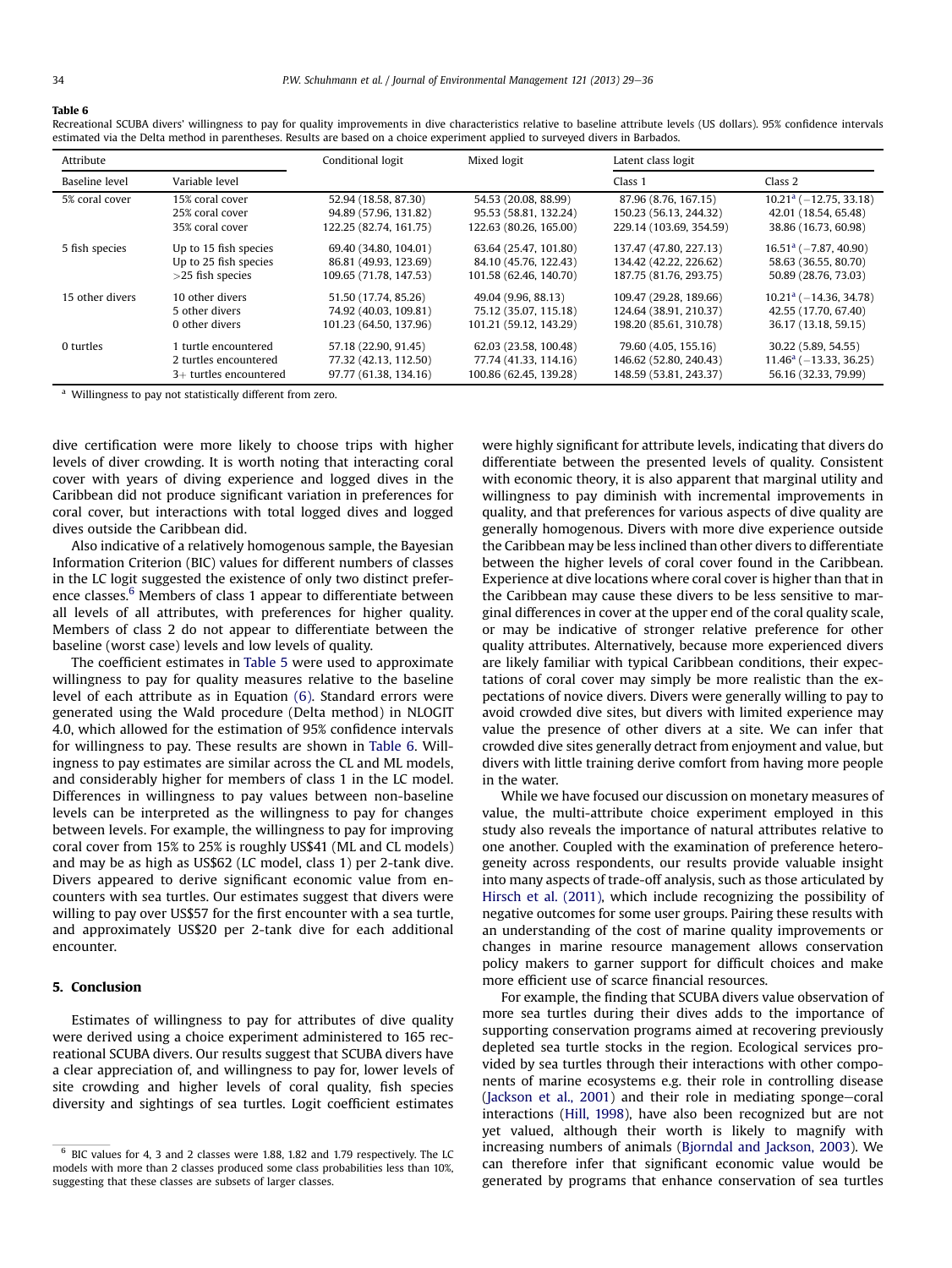<span id="page-6-0"></span>around Barbados (Beggs et al., 2007), as well as other habitats in the region used during migratory phases of their life cycles. Our results also suggest a need to quantify the consumptive value of sea turtles in areas of the Caribbean where turtle harvest remains legal or turtle and egg poaching is significant (Bräutigam and Eckert, 2006). Given the significant values derived from living turtles described here, it seems reasonable to suppose that reducing or eliminating turtle exploitation will result in economic gains that exceed earnings from illegal or unsustainable harvest.

Similarly, the significant values that divers derive from coral cover and fish diversity provide further economic incentive for protecting coral reefs and marine biodiversity in Barbados, beyond the fact that healthy reefs with high coral cover and biodiversity have greater resilience in the face of climate change than degraded reefs [\(West and Salm, 2003;](#page-7-0) Hughes et al., 2010) and are essential for a host of other critical ecosystem services that support the tourism industry in Barbados ([Oxenford et al., 2010](#page-7-0)).

More generally, our results suggest that significant net gains are derived by divers in Barbados. We can infer that increasing diver fees could serve to transfer at least some of this economic surplus to the local economy, potentially motivating and/or funding further stewardship and policy action, provided that dive experiences are of a certain quality. For example, fish diversity at dive sites could be enhanced by restricting fishing, and reef fishers could be compensated for avoiding specific areas under a 'payment for environmental services' PES scheme ([Wunder, 2007](#page-7-0)). Such a system of compensatory payments coupled with designated activity zones would fit naturally into a marine spatial planning framework that could improve reef management, recreational opportunities and nearshore fisheries (e.g. [Scholz et al., 2010](#page-7-0)) and aid the transition toward ecosystem based management (Lester et al., 2010). Our results suggest the potential for increased diver fees to compensate dive operators for capping the number of clients using a particular site at any one time and to fund the maintenance of mooring buoys. This would help mitigate diver crowding and diver and anchor damage to heavily used sites (e.g. [Tratalos and Austin,](#page-7-0) [2001\)](#page-7-0).

Of course, benefits to SCUBA diving recreationists represent only one of many aspects of the total economic value of the nearshore marine resources of Barbados. This work adds to the growing array of empirical studies suggesting that conservation is good economic policy, and that investments in natural capital and biological assets may be as important to economic growth and development as investments in physical and human capital. Public dissemination of these results can aid in raising general awareness of, and support for, the benefits of environmental stewardship, enhancing the potential for the favorable situation created when economic gains from conservation motivate further action [\(Tallis et al., 2008\)](#page-7-0). Finally, the WTP estimates derived here may serve as a valuable foundation for benefits transfer applications at other sites in the Caribbean where conditions are similar and the resources available for valuation work are limited.

#### Acknowledgments

Support for this project was provided by The Barbados Ministry of Tourism, The Centre for Resource Management and Environmental Studies at the University of the West Indies-Cave Hill, The Cameron School of Business at the University of North Carolina Wilmington, The Barbados Coastal Zone Management Unit, The Lenfest Grant Program at Washington and Lee University, and The Caribbean Tourism Organization. Valuable administrative support was provided by D. Gill of Meridian Environmental Consulting. Generous cooperation was provided by the dive operators of Barbados.

#### References

- Abson, D.J., Termansen, M., 2011. Valuing ecosystem services in terms of ecological
- risks and returns. Conservation Biology 25, 250–258.<br>Agard, J., Cropper, A., Garcia, K. (Eds.), 2007. Caribbean Sea Ecosystem Assessment (CARSEA): a Sub-global Component of the Millennium Ecosystem Assessment (MEA). Caribbean Marine Studies. Special Edition, 2007.
- Beggs, J., Horrocks, J.A., Krueger, B., 2007. Increase in hawksbill Eretmochelys imbricata sea turtle nesting in Barbados, West Indies. Endangered Species Research 3, 159-168.
- Beharry-Borg, N., Scarpa, R., 2010. Valuing quality changes in Caribbean coastal waters for heterogeneous beach visitors. Ecological Economics 69, 1124-1139.
- Ben-Akiva, M., Lerman, S.R., 1985. Discrete Choice Analysis: Theory and Application to Travel Demand. MIT Press.
- Bjorndal, K.A., Jackson, J.B.C., 2003. Roles of sea turtles in marine ecosystems: reconstructing the past. In: Lutz, P.L., Musick, J.A., Wyneken, J. (Eds.), The Biology of Sea Turtles. CRC Marine Biology Series, vol. II. CRC Press, Boca Raton, Florida.
- Bräutigam, A., Eckert, K.L., 2006. Turning the Tide: Exploitation, Trade and Management of Marine Turtles in the Lesser Antilles, Central America, Colombia and Venezuela. TRAFFIC International, Cambridge, UK, 533pp. (Executive Summary only).
- Burke, L., Maidens, J., 2004. Reefs at Risk in the Caribbean. World Resources Institute, Washington D.C.
- Burke, L., Cooper, E., Greenhalgh, S., Prager, D., 2008. Coastal Capital: Tobago, The Economic Contributions of Tobago's Coral Reefs. World Resources Institute.
- Burke, L., Reytar, K., Spalding, M., Perry, A., 2011. Reefs at Risk Revisited. World Resources Institute, Washington D.C.
- Daily, G.C., Alexander, S., Ehrlich, P., Goulder, L., Lubchenco, J., Matson, P., Mooney, H.A., Postel, S.L., Schneider, S.H., Tilman, D., Woodwell, G.M., 1997. Ecosystem services: benefits supplied to human societies by ecosystems. Issues in Ecology 2,  $1-18$ .
- de Groot, R.S., Wilson, M.A., Boumans, R.M.J., 2002. A typology for the classification, description and valuation of ecosystem functions, goods and services. Ecological Economics 41, 393-408.
- Economic Commission for Latin America, and the Caribbean, 2010. Economic Survey of Latin America and the Caribbean, 2009-2010. United Nations Publications.
- Greene, W.H., Hensher, D.A., 2003. A latent class model for discrete choice analysis: contrasts with mixed logit. Transportation Research Part B 37, 681-698.
- Helleweger, F.L., Gordon, A.L., 2002. Tracing Amazon River water into the Caribbean Sea. Journal of Marine Research 60, 537-549.
- Hensher, D.A., Greene, W.H., 2003. The mixed logit model: the state of the practice. Transportation 30, 133-176.
- Hill, M.S., 1998. Spongivory on Caribbean reefs releases corals from competition with sponges. Oecologia 117, 143-150.
- Hirsch, P.D., Adams, W.M., Brosius, J.P., Zia, A., Bariola, N., Dammer, J.L., 2011. Acknowledging conservation trade-offs and embracing complexity. Conservation Biology 25, 259 $-264$ .
- Holland, T.G., Peterson, G.D., Gonzalez, A., 2009. A cross-national analysis of how economic inequality predicts biodiversity loss. Conservation Biology 23, 1304-1313.
- Horrocks, J.A., 2000. The sea turtles of Barbados. Journal of the Barbados Museum and Historical Society 46,  $66-75$ .
- Hughes, T., Graham, N.A.J., Jackson, J.B.C., Mumby, P.J., Steneck, R.S., 2010. Rising to the challenge of sustaining coral reef resilience. Trends in Ecology and Evolution 25,  $633 - 642$ .
- Jackson, J.B.C., Kirby, M.X., Berger, W.H., Bjorndal, K.A., Botsford, L.W., Bourque, B.J., Bradbury, R.H., Cooke, R., Erlandson, J., Estes, J.A., Hughes, T.P., Kidwell, S., Lange, C.B., Lenihan, H.S., Pandolfi, J.M., Peterson, C.H., Steneck, R.S., Tegner, M.J., Warner, R.R., 2001. Historical overfishing and the recent collapse of coastal ecosystems. Science 293, 629-638.
- Kuhfeld, W.F., 2002. Multinomial Logit, Discrete Choice Modeling: an Introduction to Designing Choice Experiments, and Collecting, Processing, and Analyzing Choice Data with SAS. TS-677E. SAS Institute, Cary, N.C. U.S.A.
- Kuhfeld, W.F., 2006. Construction of efficient designs for discrete choice experiments. In: Grover, R., Vriens, M. (Eds.), The Handbook of Marketing Research: Uses, Misuses, and Future Advances. Sage Publications, California. (Chapter 16).
- Lester, S.E., McLeod, K.L., Tallis, H., Ruckelshaus, M., Halpern, B.S., Levin, P.S., Chavez, F.P., Pomeroy, C., McCay, B.J., Costello, C., Gaines, S.D., Mace, A.J., Barth, J.A., Fluharty, D.L., Parrish, J.K., 2010. Science in support of ecosystembased management for the U.S. West Coast and beyond. Biological Conservation 143, 576-587.
- Loomis, J., Kent, P., Strange, L., Fausch, K., Covich, A., 2000. Measuring the total economic value of restoring ecosystem services in an impaired river basin: results from a contingent valuation survey. Ecological Economics 33, 103–117.
- Maraj, V., Cox, S.-A., Oxenford, H.A., 2011. The current status of the small-scale seine fishery in Barbados. Proceedings of the Gulf and Caribbean Fisheries Institute 63,  $411 - 419$ .
- McFadden, D., 1973. Conditional choice analysis of qualitative choice behavior. In: Zarembka, P. (Ed.), Frontiers of Econometrics. Academic Press, New York, pp. 105-142.
- McField, M., Kramer, P.R., 2007. Healthy Reefs for Healthy People: a Guide to Indicators of Reef Health and Social Well-being in the Mesoamerican Reef Region. With contributions by M. Gorrez and M. McPherson, 208pp.